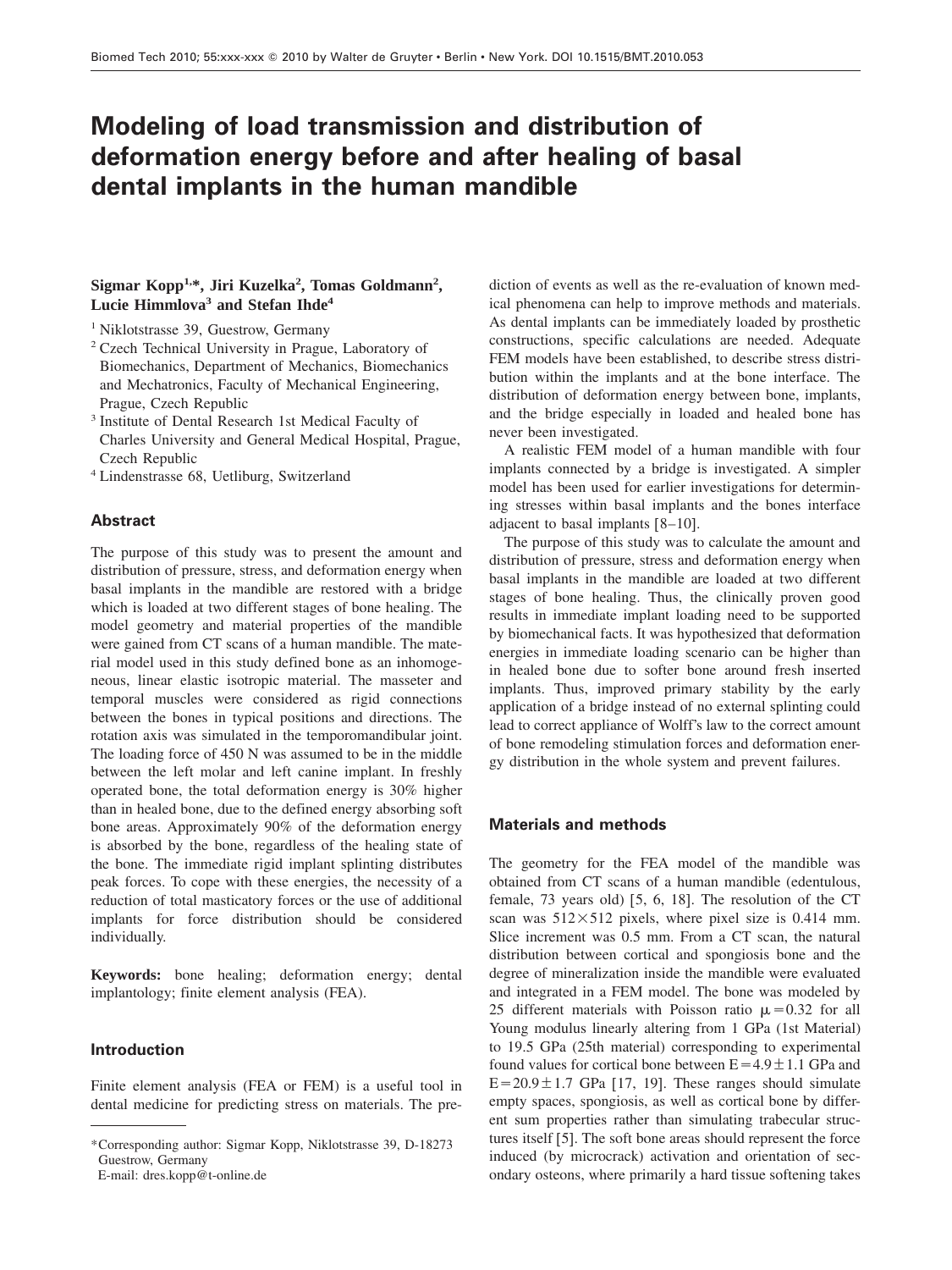place by activated osteoclasts right after the implant placement as well as woven bone  $[4]$ .

The mesh of the mandible was created in the ABAQUS 6.7-3 computer system by the C3D4 element type  $[1]$ . In this study bone was defined as an inhomogeneous, linear elastic isotropic material (Figure 1). The implant material (Titanium grade 2;  $E = 105$  GPa;  $\mu = 0.37$ ; yield strength = 320 MPa) was considered to be linear elastic. The improvement of this model compared to prior models is the inclusion of muscles. The masseter and temporal muscles were considered as rigid connections between the bones in typical position and direction (blue dot line in Figure 2). The rotation axis (yellow line in Figure 2) was simulated in the temporomandibular joint. The boundary conditions and loading force are shown in Figure 2.

A typical implant situation with four basal implants in strategic implant position for a circular bridge was assumed. Single base-plate implants (Type: BOI<sup>®</sup> BAST 9/16 h6 by Dr. Ihde Dental AG, Uetliburg, Switzerland) were placed in the areas of the second molars, while canine regions were equipped with triple base-plate implants (BOI® BBBS 7h6) [7]. All implants have the abutment as an integral part of the implant, meaning single-piece design. The implants reached bicortical engagement at least with one base-plate each [8, 9. All implants were rigidly connected by a rectangular bridge (CoCrMo alloy;  $E = 194$  GPa;  $\mu = 0.3$ ), which was considered linear elastic. The dimension of the bridge was 4 mm height $\times$ 2.5 mm width. Material properties of CoCrMo alloy were taken from Ihdentalloy  $K^{\circledast}$  (Dr. Ihde Dental AG, Uetliburg, Switzerland; yield strength  $=570$  MPa). The model based on the splinting of the implants with a circular bridge, with the implants being more elastic than the bridge core.

The loading force of 450 N was assumed to be located in the middle between the left molar and left canine implant and is oriented in vertical direction (Figure 2).

The healing process was investigated at two stages: (1) Bone as completely healed and remineralized: the scanned degree of mineralization was assumed for the whole mandible. For this case ''Hard'' contact definitions were assumed. (2) Early phase of bone healing with a 2-mm thick layer of softer bone around the surfaces of the implants: a low degree of



**Figure 1** Material properties of bone taken from the CT scan. The darker gray corresponds to higher modulus.



**Figure 2** Model of mandible with implants, bridge and with marked muscles, boundary conditions and loading force.

mineralization was assumed to be present there (structure  $modulus = 1.0$  GPa). "Hard" contact definitions between the implant and the bone were assumed nevertheless.

## **Results**

The distribution of stress was calculated for the whole model. The von Mises stress magnitudes in implants, bridge and mandible were calculated for both cases and compared with their limits. For cortical bone, a maximum stress for repetitive loading of 105 MPa was chosen as a limit for load bearing capability  $[2]$ . The limits for bridge and implants are their yield strengths (570 MPa and 320 MPa, respectively).

The highest values of von Mises stress in mandible do not exceed 105 MPa for both scenarios; the highest values are around 50 MPa. In the ''healed bone scenario'', the stress is concentrated around the shafts of implants on the loaded side. In freshly operated bone scenario, the stress is concentrated in cortical bone near the 2-mm thick layer with low mineralization (Figure 3).

Figure 4 shows contours of von Mises stress in implants for both scenarios. The implants on the non-loaded side carry some amount of load. However, the implants on loaded side carry the most of the load. The maximum value achieved the yield stress limit in single base-plate implant shaft in the freshly operated bone scenario. Nevertheless, the volume of material exceeding this limit is very low and elastic shakedown can be expected.

The highest values of von Mises stress in bridge are approximately 160 MPa for both cases which is safely under limit. The most loaded part of the bridge is situated in loading point.

To quantify the difference between scenarios, the deformation energy was computed both for the whole model and particular components. On the non-loaded side the decrease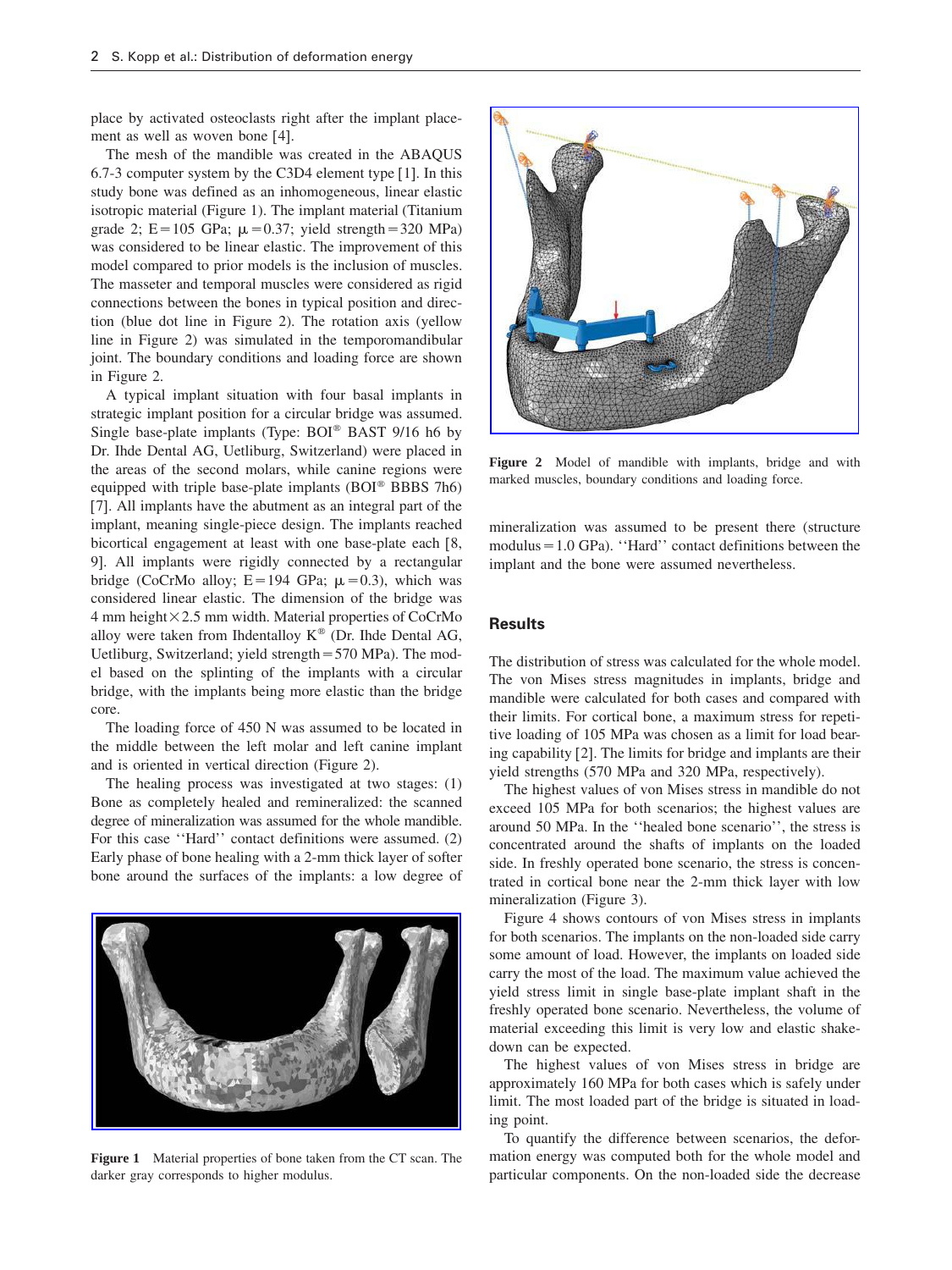

**Figure 3** von Mises stress contours. Compilation of whole mandible and vertical cross-sections through the mandible in the area of the implants. Left, fresh operated; right, healed bone.

in deformation energy during the healing time is higher than on the loaded side even if the absolute values are very low (Figure 5).

In freshly operated bone, the total deformation energy is 30% higher than in healed bone (Figure 6). The increase of deformation energy has been observed in all analyzed components.

Stress and deformation energy absorbed by the implants are always higher on the loaded than on the unloaded side (Figures 4–6). Although unilateral loading was assumed, the almost rigid bridge led to a shift of the masticatory forces to the unloaded side, even with small (5.3–6.3 mJ) deformation energy uptake in the bridge itself (Figures 5 and 6). The maximum stress within the bridge core was located on the loaded side between the two adjacent implants and there is actually nearly no difference between the scenarios (Figure 4).

## **Discussion**

A FEA model considering a gradual integration of basal dental implants distinguishing five separate stages  $(1-5)$  has been described in the literature [10]. The present calculation represents stages 2 and 5 of the bone healing process cited in [10]. The improved FEA model and the contact definitions used here are more realistic. Furthermore, the bone around the implants was assumed to have less rigidity compared to the rest of the mandible, which resembled to natural predicate better. By using ''Normal'' contact definition, the bone provided a considerable resistance. Compared to other FEA models, this is advanced, because muscle attachments are considered and the splinting and loading through a bridge is performed [9].

The results of this evaluation show the dependence of total deformation energies from the state of bone healing. The total deformation energy in immediate loaded scenario is 30% higher than in loaded healed bone. To cope with these energies, the necessity of a reduction of the total masticatory forces or the use of additional implants should be considered individually. Limits of deformation energies probably hindering hard tissue formation and inducing soft tissue formation should be evaluated clinically and implied in future models.

The better performance of immediate implant loading than in a two-stage procedure was found in FEA  $[14]$ .

The implants on the non-loaded side of the mandible are bent and the bone on this side is subjected to stresses during mastication. Thus, by external implant splinting load and energy peaks are distributed in the whole system and energy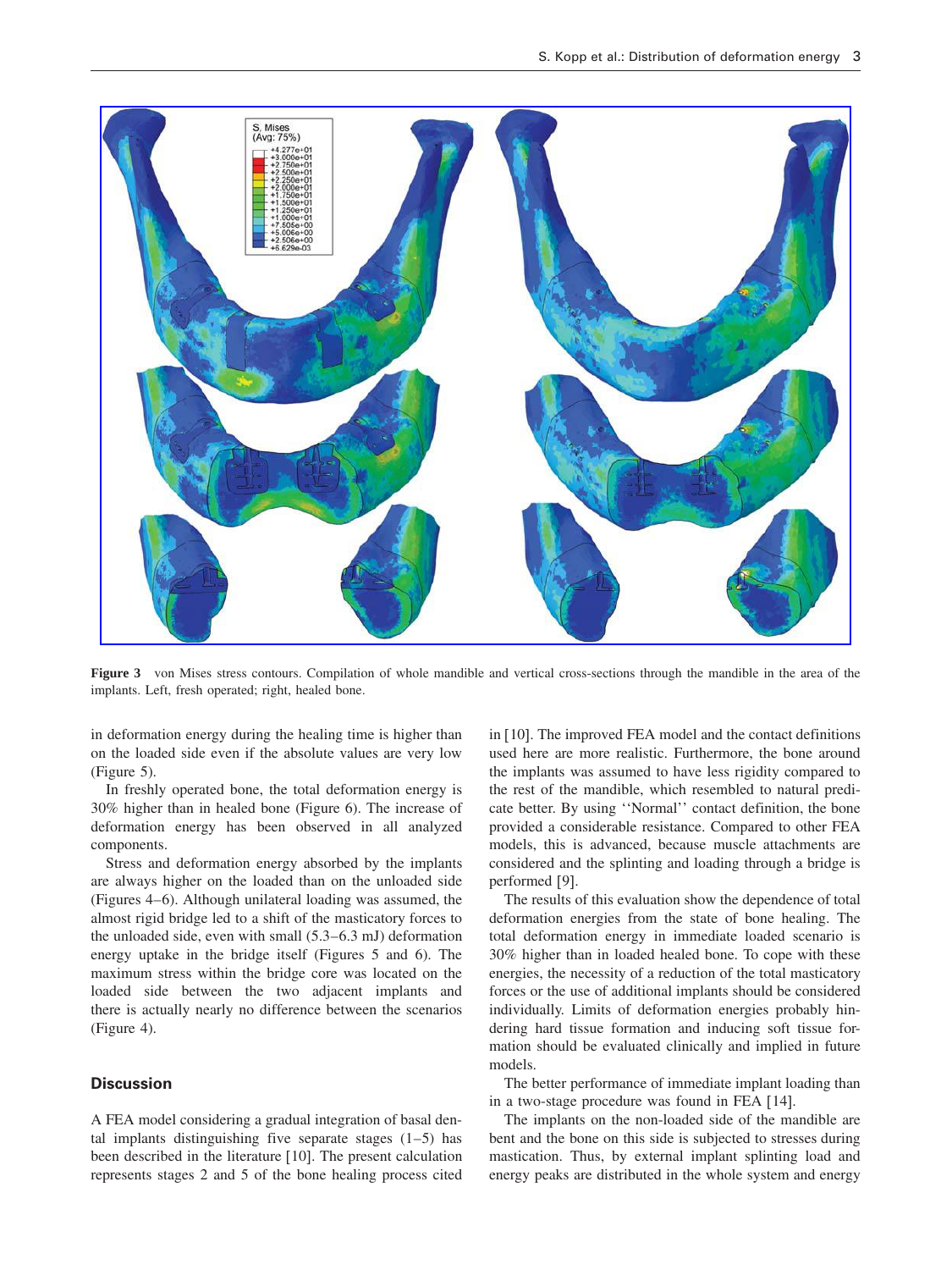

Figure 4 von Mises stress contours in all implants. Left, fresh operated; right, healed bone.



**Figure 5** Absolute deformation energy stratified for healing state and components.



**Figure 6** Relative deformation energy distribution stratified for healing state and components.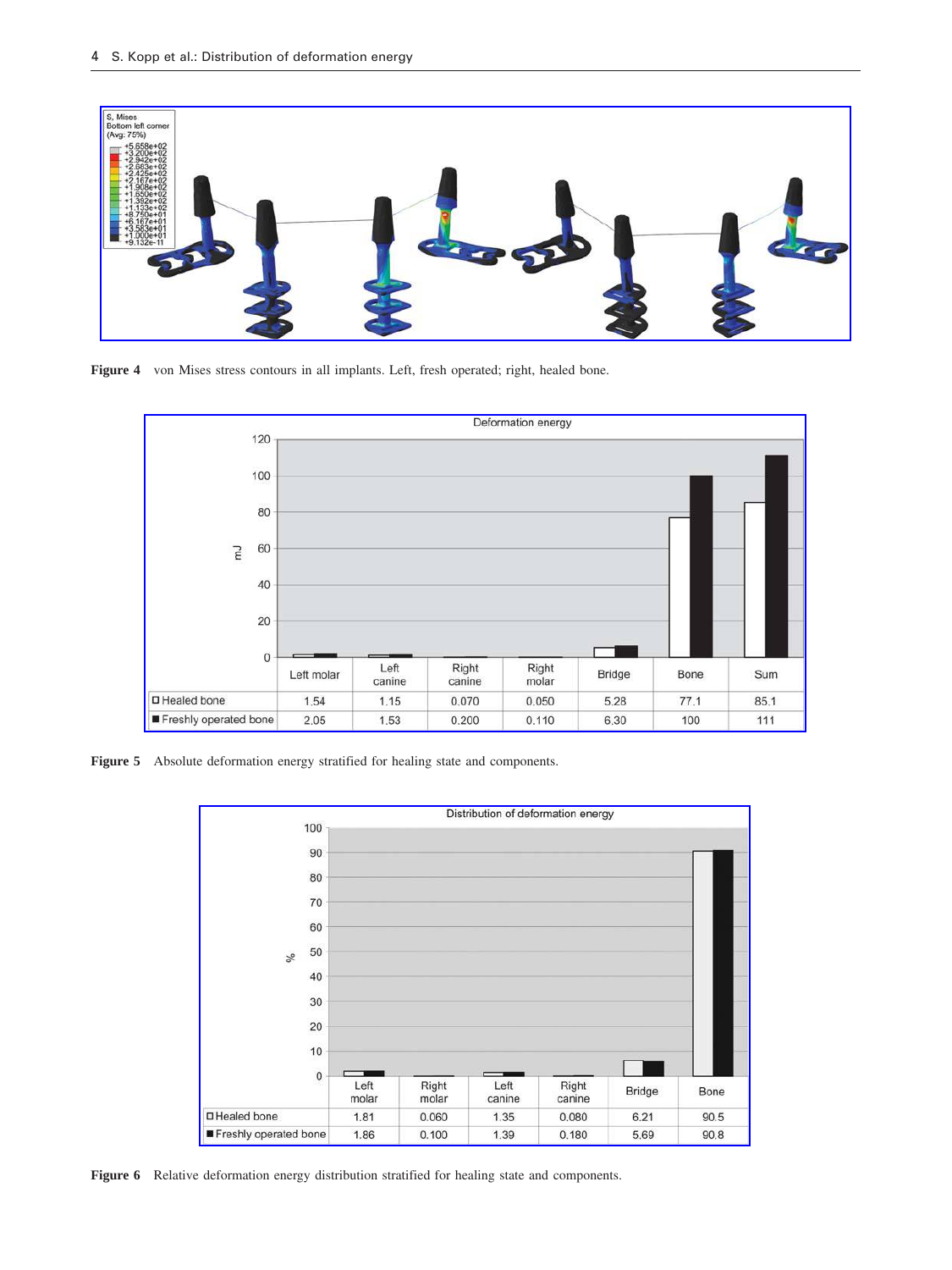absorption takes place in all partaking components. The energy uptake in the bridge is around three times higher than in the implants itself (5.3–6.3 mJ), which probably helps to reduce bone disturbing peak forces. The highest ratio of deformation energy (approx. 90%) is channeled through the metal parts (bridge and implants) to the bone and has to be absorbed here regardless of its healing state. The absolute number decreases from 100 mJ right after implantation to 77 mJ in the remodeled bone. Even if there are no absolute limits of energy acceptance to be found in the literature, clinical experience proves the acceptance of this constellation by human bone  $[11–13]$ . The often performed but not calculated here ''all on four constructions'' (full arch bridge on four implants) with implant placement right into fresh extraction sockets (immediate implant placement) clinically led to no significant increase of failure rate compared to delayed implant placement or primary use of more than four implants (Figure 7)  $[12]$ . Absolute values of deformation energy uptake limits for bone should be found *in vitro* in further evaluations.

The results cannot generally be transferred to crestal dental implants (i.e., screws), because these implants differ in design and utilize different bone areas for load transmission. These results are only valid for cases where all implants are inserted at the same time. If only several implants are added or if, e.g., by earlier extractions the state of healing of the mandible is not uniform all over the horizontal part, resistance of single regions can differ considerably.

These results might not be generalizable for cases of extreme mandibular atrophy, where the body of the mandible will consist almost only of cortical bone  $[11, 12, 15]$ .

Regardless of the healing state, 90% of the deformation energy turned out to be within the bone side of the model. Even the distribution of the deformation energy between the bridge and the implants was nearly the same in both scenarios. Future studies should show if this is a constant ratio for such systems or with a larger or smaller number of implants stress and deformation energies ratios differ.

# **Conclusion**

Approximately 90% of the deformation energy in mandibular constructions on four basal implants is absorbed by the bone,



**Figure 7** Panoramic view of a mandible equipped with four basal implants and an immediate fixed bridge 5 years post-surgery.

regardless of the healing state of the bone. The established distribution and deformation energy uptake reduces peaks and distributes forces mainly to the adjacent implants, even if there are deformations in the whole bridge and in remote implants. This indicates that immediate external implant splinting by a circular bridge results in distributed and decreased stress and deformation energy, even with high (450 N) unilateral occlusal force input inside the supporting polygon marked by the implants [3]. Additional splinted implants can, however, lead to reduced deformations in the implant-to-bone interface, because more implant-to-bone interface surface would be available. This could also reduce susceptibility of the system against lateral masticatory forces. Immediate implant loading by external splinting is helpful in appliance of Wolff's law for force guided bone remodeling and has no influence on the fraction of the deformation energy to be absorbed by the bone, which is approximately 90% during the whole healing process.

Although the total deformation energy decreases during the healing process by approximately 30%, the highest risk in immediate loaded scenarios is in the initial first months. Surviving this period leads to even better prognosis due to lower deformation energy uptake needed afterwards [16].

This could also be partially true for closed healed implants with delayed prosthetical loading due to the induced forces, leading to bone remodeling.

#### **Acknowledgements**

This project was funded by the Czech Ministry of Education project No. MSM 6840770012 and by the International Implant Foundation (www.implantfoundation.org).

#### **References**

- [1] Abaqus. Manual: www.abaqus.com.
- [2] Bayraktar HH, Morgan EF, Niebur GL, Morris GE, Wong EK, Keaveny TM. Comparison of the elastic and yield properties of human femoral trabecular and cortical bone tissue. J Biomech 2004; 37: 27–35.
- [3] Brunski JB. Biomechanical factors affecting the bone-dental implant interface. Clin Mater 1992; 10: 153–201.
- [4] Frost HM. Skeletal structural adaptations to mechanical usage (SATMU): 2. Redefining Wolff's law: the remodeling problem. Anat Rec 1990; 226: 414–422.
- [5] Gedrange T, Mai R, Weingaertner J, et al. Finite element representation of bone substitute remodelling in the jaw bone. Biomed Tech (Berl) 2008; 53: 220–223.
- [6] Giebel G, Mildenstein K, Reumann K. Computer-aided manufacturing of bone models from computer tomography data for use in orthopedic surgery. Biomed Tech (Berl) 1985; 30: 111–114.
- [7] Goldmann T, Ihde S, Kuzelka J, Himmlova L. Bendable vs. angulated dental implants: consideration of elastic and plastic material properties based on experimental implant material data and FEA. Biomed Pap Med Fac Univ Palacky Olomouc Czech Repub 2008; 152: 309–316.
- [8] Ihde S. Principles of BOI. 1st ed. Heidelberg: Springer 2005.